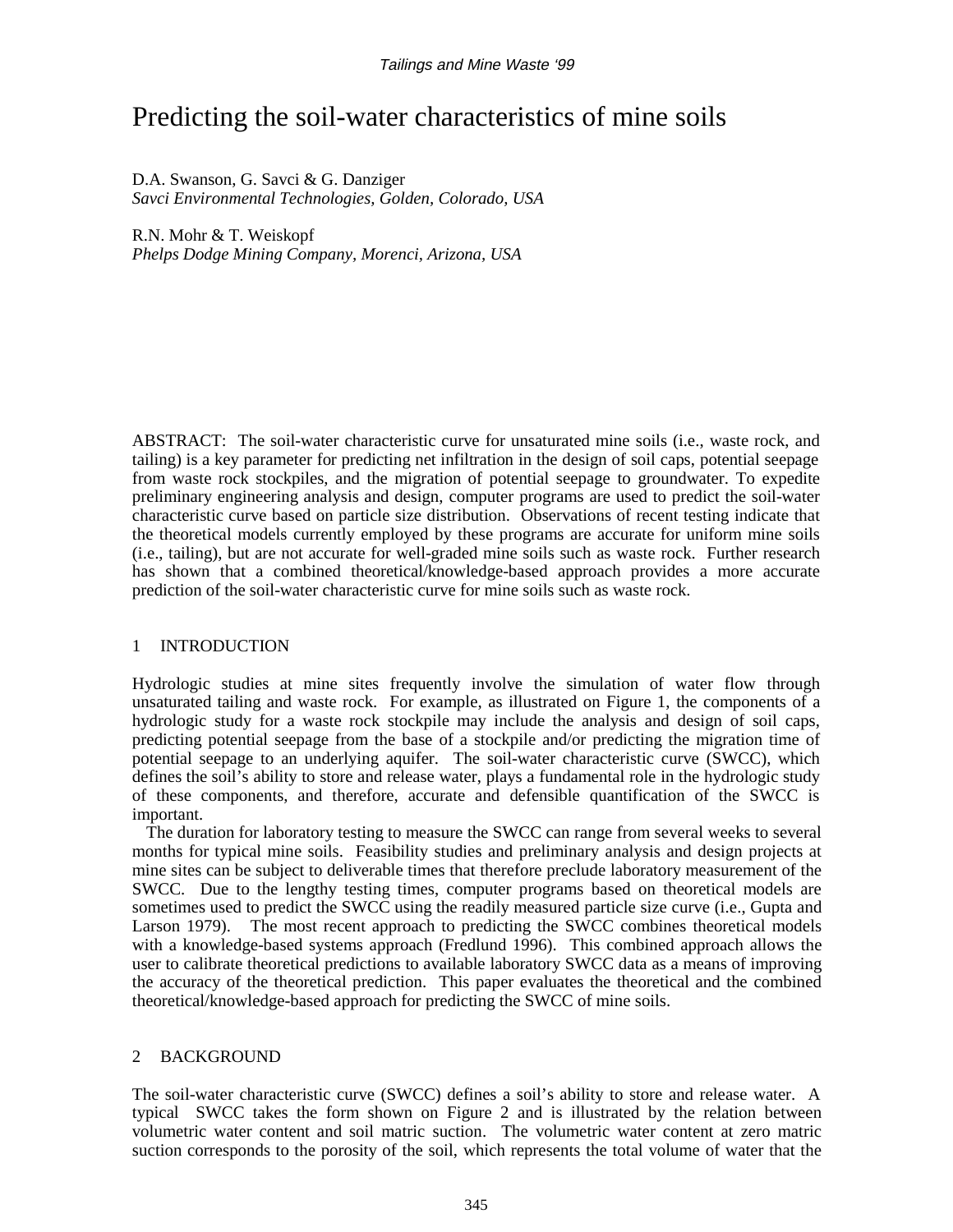#### Tailings and Mine Waste '99

soil can store. The change in water content divided by the change in soil matric suction (i.e., the slope of the curve) represents the storage potential. Therefore, the steeper curve over a specific range of soil matric suctions, the greater the water storage potential. The soil matric suction which corresponds to the initial draining of the soil pores (i.e., the first transition from flat to steep) is referred to as the air entry value. The water content at which the SWCC begins to flatten after the air entry value is called the residual water content. At zero water content the soil matric suction is approximately 1,000,000 kPa (Fredlund et al. 1994). This dry condition is achieved by oven drying the soil.



Figure 1. Schematic of a waste rock facility showing hydrologic conditions.

Methods to predict the SWCC using the particle size distribution have developed over the years. The earliest methods for predicting the SWCC from the particle size distribution were statistically based. The statistical models employ regression analyses on large data sets to predict the water content at specific matric suction values (i.e., Salter et al. 1966; Gupta and Larson 1979). Theoretical models were developed later and are based on the soil's pore-size distribution (which is determined from the particle size distribution). In this model, the particle size distribution is divided into a number of uniform particle sizes, and starting at the smallest particle size, a SWCC is estimated for each particle size and then summed to develop the



Figure 2. Components of a soil-water characteristic curve.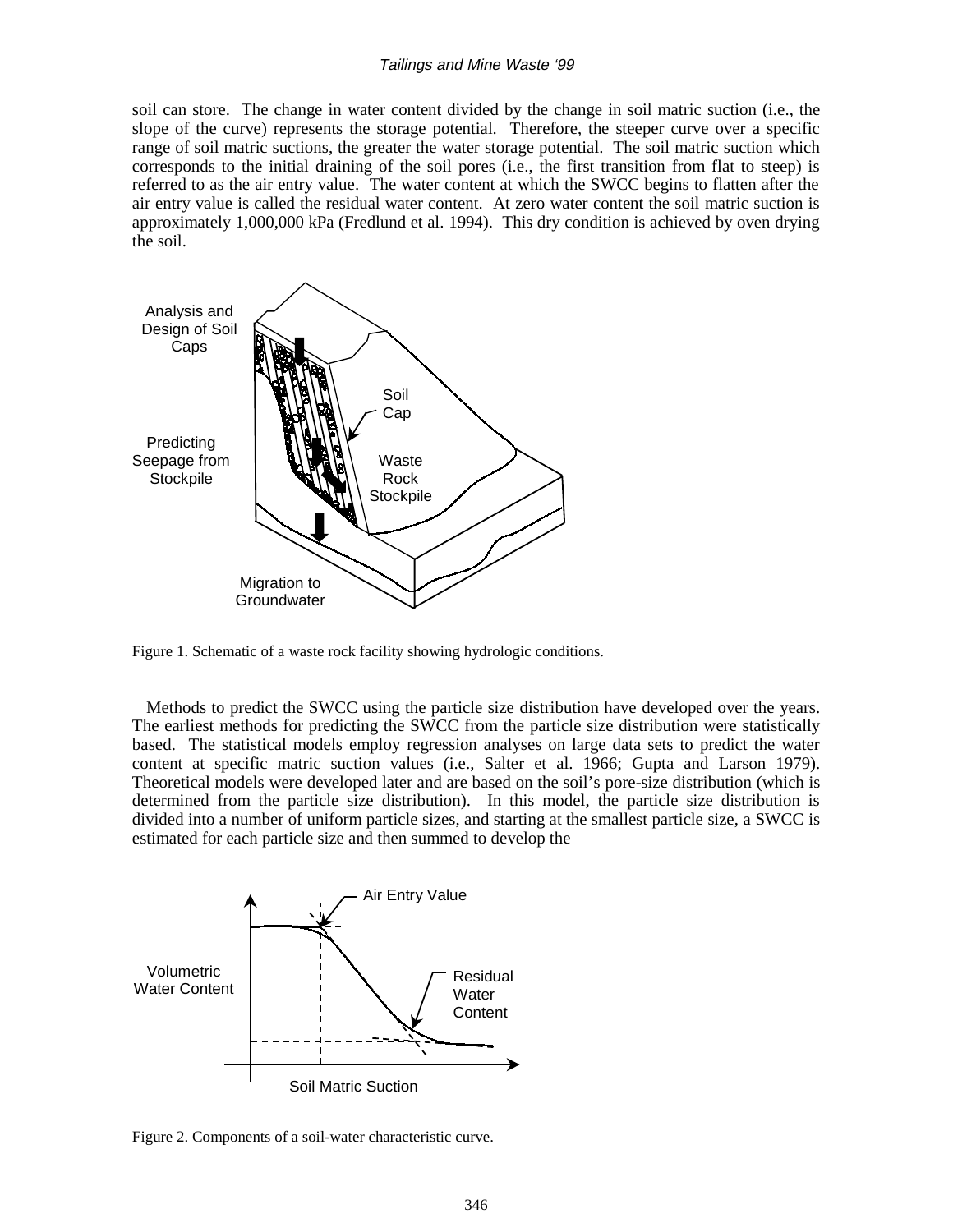#### Tailings and Mine Waste '99

complete SWCC. Models that incorporate theoretical models include TheHyProS (Tarnawski and Wagner 1991), SOILPARA (Scientific Software Group 1998) and SOILVISION (SoilVision Systems Ltd. 1997).

The latest method for predicting the SWCC from the particle size distribution combines the theoretical model with a knowledge-based system (Fredlund 1996). The computer program SOILVISION (SoilVision Systems Ltd. 1997) combines the theoretical model with a knowledgebased system consisting of a data-base of soils (each with a measured particle size distribution and SWCC) and a quantitative means for calibrating theoretical predictions to a laboratory measured SWCC. Such versatility allows the accuracy of the prediction to be improved as more soils of a specific type are incorporated into the data-base for a given project.

## 3 PREDICTING SOIL-WATER CHARACTERISTIC CURVES OF MINE SOILS

The SWCC for three mine soils (i.e., two tailing samples and one waste rock sample) was predicted from the particle size distribution (Figure 3) using the theoretical method described in Section 2. The particle size distributions of the three mine soils are shown on Figure 3. The tailing samples have a relatively uniform particle size distribution (i.e., a narrow range of different particle sizes), whereas, the waste rock sample is well-graded (i.e., a wide range of particle sizes). The particle size distribution of this waste rock sample is slightly atypical due to its weathered condition; however, the well-graded particle size distribution is typical of many waste rock materials (Herasymuik 1996).



Figure 3. Particle size distribution of three mine soils.

The SWCC for each mine soil was predicted using the theoretical method employed in the SOILVISION model. The results of the predictions and the comparison to the laboratory measured SWCC for each mine soil is shown on Figure 4. As indicated on Figure 4, the predicted SWCC for the uniform tailing samples compared well to the measured SWCCs. In contrast, the SWCC for the waste rock was under-predicted.

The combined theoretical and knowledge-based approach capability of the SOILVISION model was used to improve the original prediction of the SWCC. A waste rock sample from the SOILVISION soil data-base having a similar particle size distribution to the waste rock sample shown on Figure 3 was identified by data query. The SWCC for this waste rock was already predicted and calibrated by adjusting the packing porosity parameter (theoretical prediction parameter) until the predicted SWCC matched the laboratory measured SWCC. The calibrated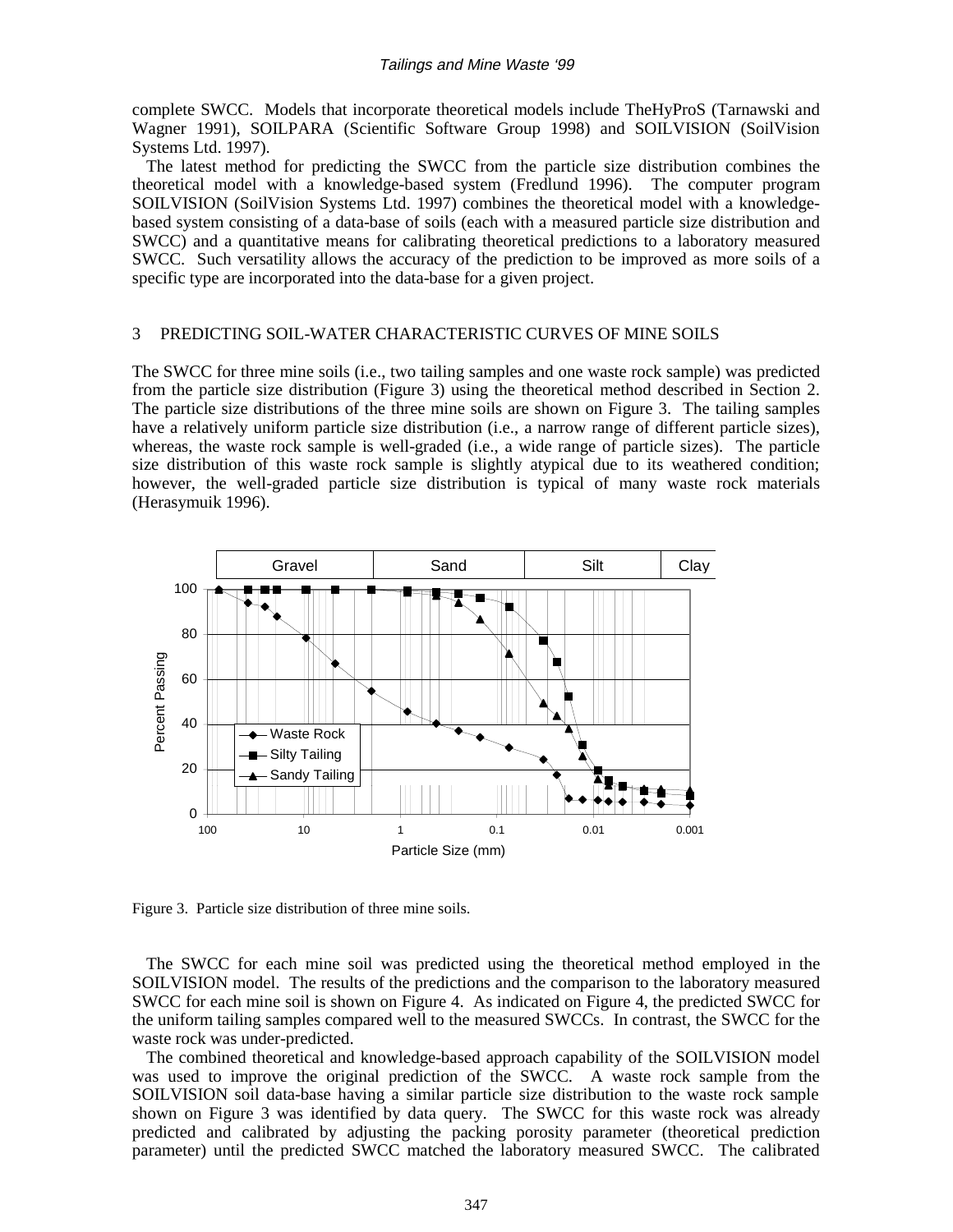#### Tailings and Mine Waste '99

packing porosity for the data-base waste rock was used to predict the SWCC for the waste rock shown on Figure 3. This theoretical/knowledge-based prediction compared well to the laboratory measured SWCC (Figure 5), an obvious improvement from the prediction made using the theoretical prediction alone.



Figure 4. Predicted soil-water characteristic curves for three mine soils using the theoretical method.



Figure 5. Predicted soil-water characteristic curve for the waste rock material using the combined theoretical and knowledge-based method.